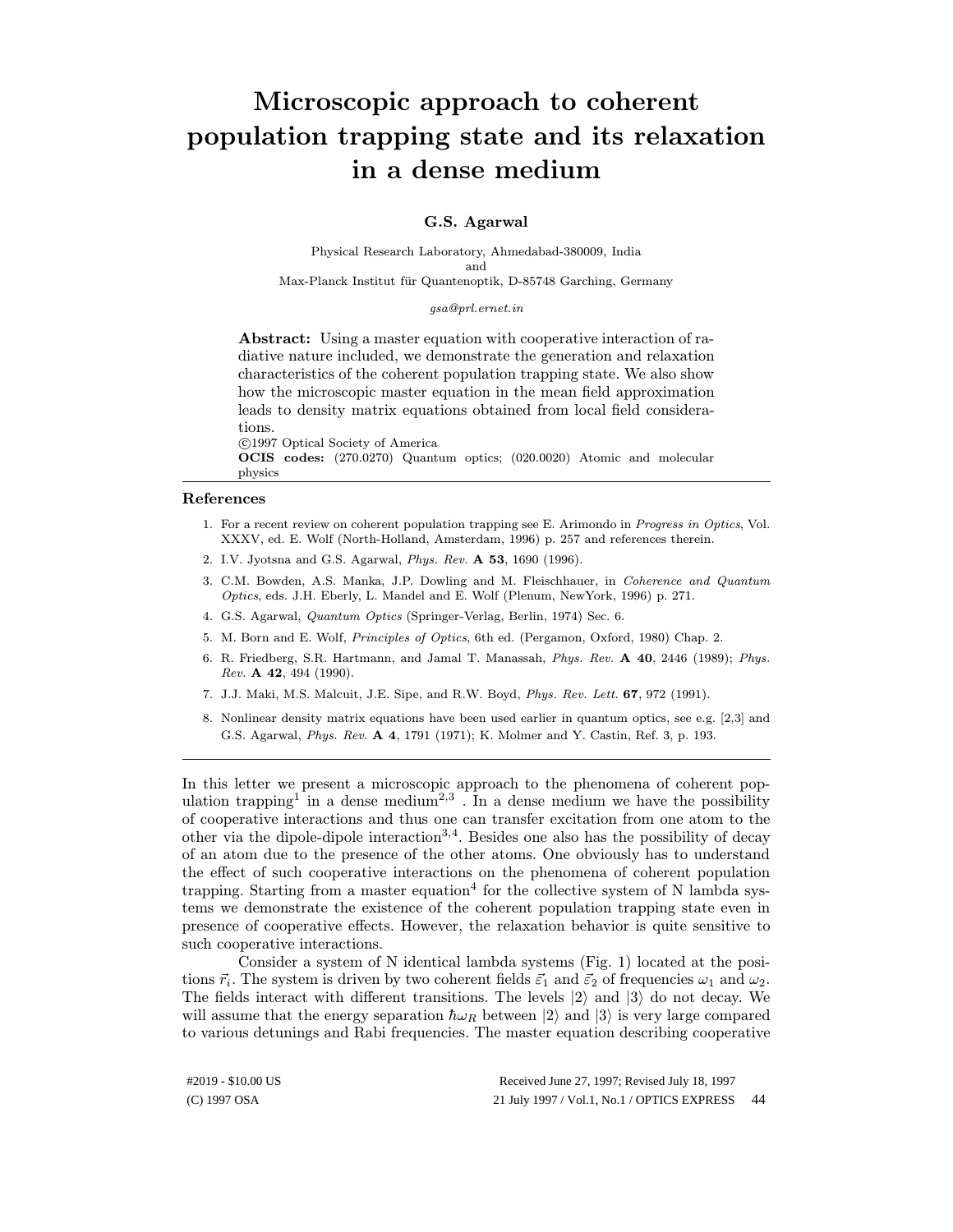behavior is known from earlier works<sup>4</sup> which we adopt now. The master equation for our present system in the frame in which optical frequencies have been eliminated is

$$
\frac{\partial \rho}{\partial t} = -i[H, \rho] + \Lambda \rho,\tag{1}
$$

where H represents interaction with coherent fields and the liouville operator  $\Lambda$  contains the effects of spontaneous emission and cooperative effects. Let  $A_{\alpha\beta j}$  be the operators of the form  $|\alpha\rangle\langle\beta|$  for  $j^{th}$  atom, clearly  $A_{13j}$ ,  $A_{31j}$  are respectively the raising and lowering operators for the transition  $|1\rangle \rightarrow \langle 3|$  in the  $j^{th}$  atom. The mean values of the operators like  $A_{11j}$  give the populations. Then H can be written as

$$
H = \sum_{j} H_{j},
$$
  
\n
$$
H_{j} = \hbar \Delta_{1} A_{11j} + \hbar (\Delta_{1} - \Delta_{2}) A_{22j}
$$
  
\n
$$
-\hbar (G_{1j} A_{13j} + G_{2j} A_{12j} + H.C.),
$$
\n(2)

where  $\Delta's$  are detunings as shown in the Fig. 1 and  $G_{1j} (\equiv \frac{\vec{d}_{13} \cdot \vec{\varepsilon}_{1j}}{\hbar}), G_{2j} (\equiv \frac{\vec{d}_{12} \cdot \vec{\varepsilon}_{2j}}{\hbar})$  are the Rabi frequencies of the fields at the position of  $j^{th}$  atom.



Fig. 1. Schematic diagram (a) of the system and its energy level and (b) of the interaction with the dipole field.

The operator  $\Lambda$  has the structure

$$
\Lambda \rho \equiv -\sum_{jl} \gamma_{jl}^{(1)} (A_{13j} A_{31l} \rho - 2A_{31l} \rho A_{13j} + \rho A_{13j} A_{31l})
$$
  

$$
-\sum_{jl} \gamma_{jl}^{(2)} (A_{12j} A_{21l} \rho - 2A_{21l} \rho A_{12j} + \rho A_{12j} A_{21l})
$$
  

$$
-i \sum_{j \neq l} \Omega_{jl}^{(1)} [A_{13j} A_{31l}, \rho] - i \sum_{j \neq l} \Omega_{jl}^{(2)} [A_{12j} A_{21l}, \rho].
$$
  
(3)

The superscripts 1 and 2 refer to the transitions  $|1\rangle \rightarrow |3\rangle$  and  $|1\rangle \rightarrow |2\rangle$ . Here  $2\gamma_{ij}^{(1)}$ ,  $2\gamma_{ij}^{(2)}$  are the usual decay rates for  $|1\rangle \rightarrow |3\rangle$ ,  $|1\rangle \rightarrow |2\rangle$ . The cross term  $\gamma_{jl}$ represents cooperative decay and  $\Omega_{jl}$  represents the retarded dipole-dipole interaction. These parameters are related to the field produced by an excited dipole, i.e., the field at the point  $r_j$  produced by an excited dipole at the point  $r_l$ 

$$
-\Omega_{jl}^{(1)} + i\gamma_{jl}^{(1)} = \frac{1}{\hbar} \sum_{\kappa\mu} (\vec{d}_{13})_{\kappa} (\vec{d}_{13}^*)_{\mu} \chi_{\kappa\mu} (\vec{r}_j, \vec{r}_l, \omega_{13}), \tag{4}
$$

#2019 - \$10.00 US

Received June 27, 1997; Revised July 18, 1997

(C) 1997 OSA 21 July 1997 / Vol.1, No.1 / OPTICS EXPRESS 45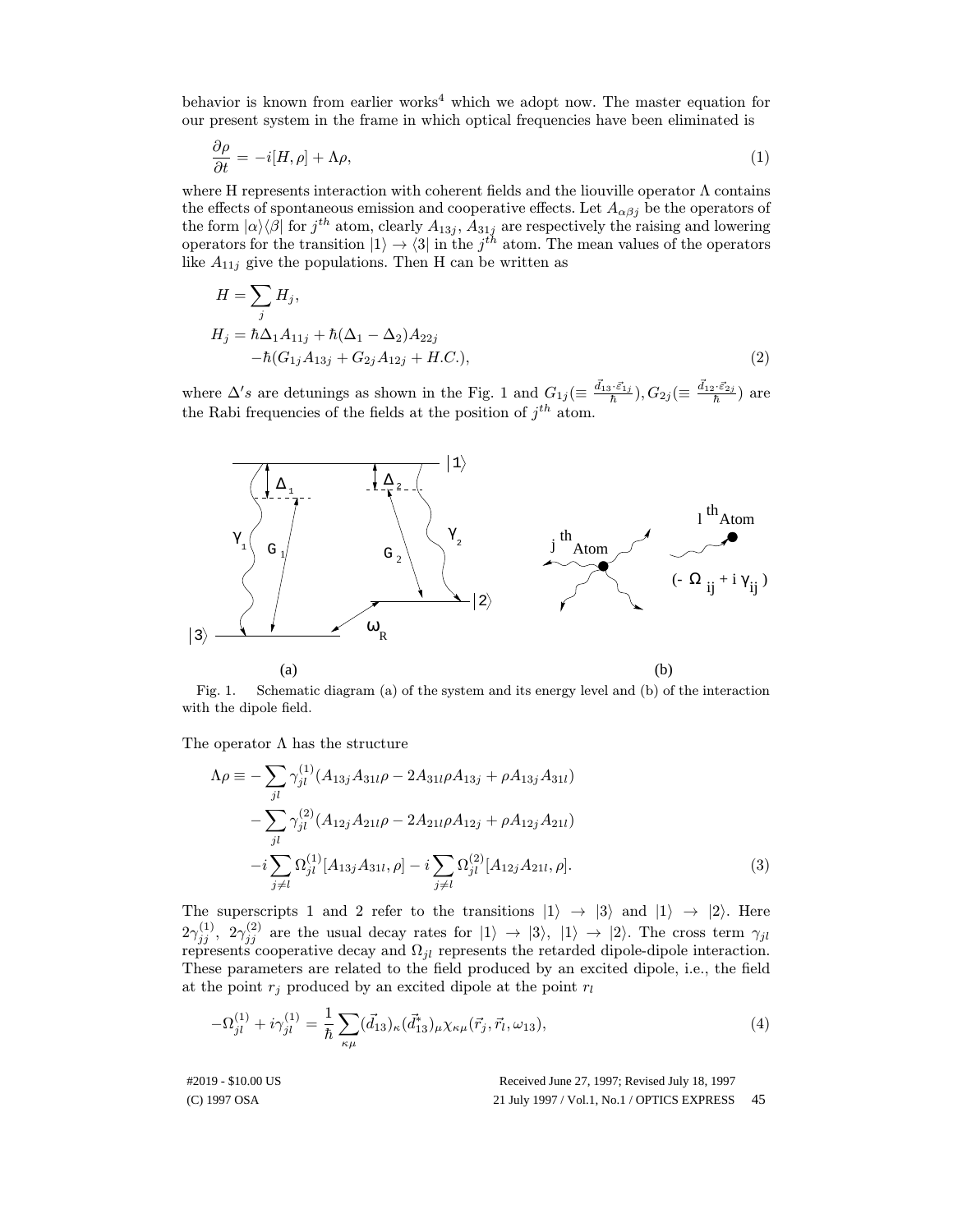where

$$
\chi_{\kappa\mu}(\vec{r}_1,\vec{r}_2,\omega) = \left(\frac{\omega^2}{c^2}\delta_{\kappa\mu} + \frac{\partial^2}{\partial r_{1\kappa}\partial r_{2\mu}}\right)\frac{e^{i\frac{\omega}{c}|\vec{r}_1-\vec{r}_2|}}{|\vec{r}_1-\vec{r}_2|}.\tag{5}
$$

It may be noted that Eq. (5) is the dyadic propagator for the electromagnetic field. The cooperative parameters are similarly defined for the other transition.

The previous work essentially considers a dilute system of atoms so that all  $j \neq l$  terms in (3) can be ignored. We would now like to understand the effect of such terms on coherent population trapping phenomena. We search for a steady state solution of (1) under the condition  $\Delta_1 = \Delta_2$ . Note the very important stucture of cooperative interactions - these always have a combination of raising and lowering operators corresponding to the transition say  $|1\rangle \rightarrow |3\rangle$  in  $j^{th}$  atom and  $|3\rangle \rightarrow |1\rangle$  in  $l^{\hat{t}h}$  atom. Using this fact and some algebra we find that the steady state is

$$
\rho_s = \prod_j |\psi\rangle_{jj} \langle \psi|,\tag{6}
$$

where

$$
|\psi\rangle_j = \frac{G_{2j}|3\rangle_j - G_{1j}|2\rangle_j}{(|G_{ij}|^2 + |G_{2j}|^2)^{1/2}}.
$$
\n(7)

We thus find the remarkable result that the CPT state is independent of the cooperative effects. It should be borne in mind that we include only cooperative effects of radiative origin. We do not include collisions etc.



Fig. 2. Relaxation of various elements of the density matrix. We plot deviation  $\tilde{\rho}$  from steady state  $(\tilde{\rho} \equiv \rho - \rho_s)$  for  $G_1 = G_2 = \gamma_1 = \gamma_2 = 1$ ,  $\Delta_1 = \Delta_2 = 0$ ,  $\alpha_1 = \alpha_2 = 0$  (solid), 0.9 (dot) and 1.5 (dashed).

We next examine the dynamical behavior of the system. Note that we have a many body problem involving not only coherent interactions but also dissipative ones.

| #2019 - \$10.00 US | Received June 27, 1997; Revised July 18, 1997 |     |
|--------------------|-----------------------------------------------|-----|
| (C) 1997 OSA       | 21 July 1997 / Vol.1, No.1 / OPTICS EXPRESS   | -46 |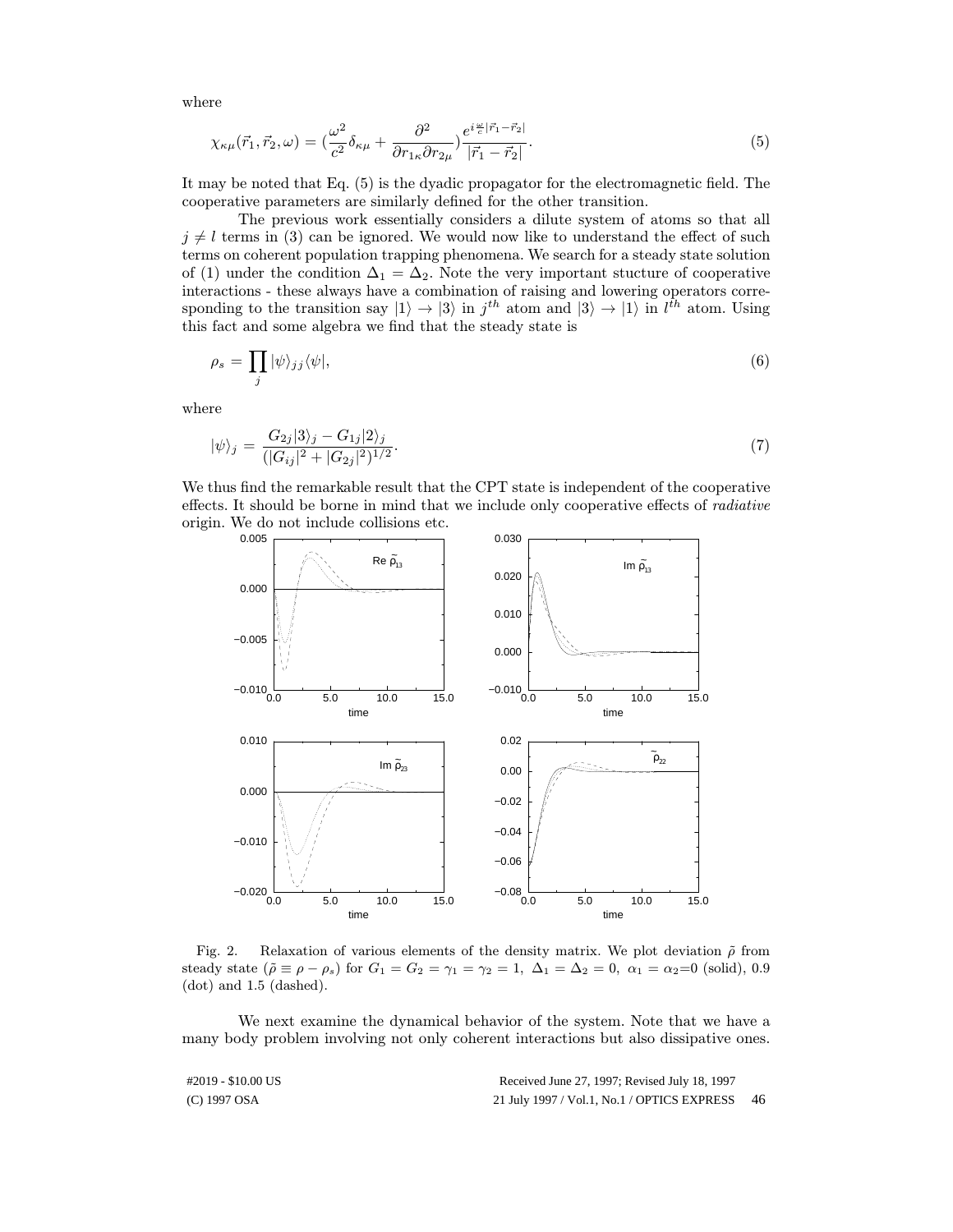In order to proceed further we will make *mean field approximation* as is very commonly done. We thus write

$$
\rho \approx \prod_j \rho^{(j)},\tag{8}
$$

where  $\rho^{(j)}$  is a single atom density matrix but does include the effects of other atoms in a mean field way. We substitute (8) in (1) and trace over all the atoms except say  $j^{th}$ atom. We find the following eqution for  $\rho^{(j)}$ :

$$
\frac{\partial \rho^{(j)}}{\partial t} = -i[\tilde{H}^{(j)}, \rho^{(j)}]
$$
  
\n
$$
-\gamma_{jj}^{(1)}(A_{13j}A_{31j}\rho - A_{31j}\rho A_{13j} + H.C.)
$$
  
\n
$$
-\gamma_{jj}^{(2)}(A_{12j}A_{21j}\rho - A_{21j}\rho A_{12j} + H.C.),
$$
\n(9)

where  $\tilde{H}^{(j)}$  is obtained from  $H^{(j)}$  by using the replacements:

$$
G_{1j} \Rightarrow G_{1j} + \sum_{l \neq j} [-\Omega_{jl}^{(1)} + i\gamma_{jl}^{(1)}] \langle A_{31l} \rangle,
$$
  
\n
$$
G_{2j} \Rightarrow G_{2j} + \sum_{l \neq j} [-\Omega_{jl}^{(2)} + i\gamma_{jl}^{(2)}] \langle A_{21l} \rangle.
$$
\n(10)

Thus starting from our quantum master equation we show that within the mean field approximation the cooperative effects can be included by replacing the external field on the atom  $j$  by the field consisting of the external field and the field radiated by all the other atoms. Recall that  $-\widetilde{\Omega}^{(1)} + i\gamma^{(1)}$  is essentially the propagater for the electromagnetic field. The evaluation of (10) is the standard problem of "local field effects"<sup>5–7</sup> in dense media. One here has the standard Lorentz result<sup>5</sup> that  $E \to E +$  $\frac{4\pi}{3}P$ . In the mean field approximation one recovers from (9) nonlinear density matrix equations<sup>8</sup> (the index  $j$  is now dropped)

$$
\dot{\rho}_{11} = -2(\gamma_1 + \gamma_2)\rho_{11} + iG_1\rho_{31} + iG_2\rho_{21} + c.c.,
$$
\n
$$
\dot{\rho}_{12} = -\{\gamma_1 + \gamma_2 - i[-\Delta_2 + \alpha_2(\rho_{22} - \rho_{11})]\}\rho_{12} + iG_1\rho_{32}
$$
\n
$$
+ iG_2(\rho_{22} - \rho_{11}) + i\alpha_1\rho_{13}\rho_{32},
$$
\n
$$
\dot{\rho}_{13} = -\{\gamma_1 + \gamma_2 - i[-\Delta_1 + \alpha_1(1 - 2\rho_{11} - \rho_{22})]\}\rho_{13} + iG_2\rho_{23}
$$
\n
$$
+ iG_1(1 - 2\rho_{11} - \rho_{22}) + i\alpha_2\rho_{12}\rho_{23},
$$
\n
$$
\dot{\rho}_{22} = 2\gamma_2\rho_{11} - iG_2\rho_{21} + c.c.,
$$
\n
$$
\dot{\rho}_{23} = i(-\Delta_1 + \Delta_2)\rho_{23} - iG_1\rho_{21} + iG_2^* + i(\alpha_2 - \alpha_1)\rho_{13}\rho_{21}. \tag{11}
$$

where  $\alpha's$  are given in terms of the density n of atoms

$$
\alpha_1 = \frac{4\pi n |d_{13}|^2}{3\hbar}, \ \alpha_2 = \frac{4\pi n |d_{12}|^2}{3\hbar}.
$$
\n(12)

One can now study the relaxation characteristics of the system by using the usual method of linearization around the coherent population trapping state. For  $G_1 = G_2$ we use replacements  $\alpha_1 \rho_{13} \rho_{32} \rightarrow -\frac{\alpha_1}{2} \rho_{13}$ ,  $\alpha_2 \rho_{12} \rho_{23} \rightarrow -\frac{\alpha_2}{2} \rho_{12}$ ,  $\alpha_2 (\rho_{22} - \rho_{11}) \rho_{12} \rightarrow \frac{\alpha_2}{2} \rho_{12}$ ,  $\alpha_1 (1-2\rho_{11}-\rho_{22}) \rho_{13} \rightarrow \frac{\alpha_1}{2} \rho_{13}$ ,  $(\alpha_2 - \alpha_1) \rho_{13} \rho_{21} \rightarrow 0$  and e of the resulting system of equations. The eigenvalues show interesting changes as the local field parameter  $\alpha$  changes. The degeneracy of eigenvalues is lifted. In particular the degenerate eigenvalues -1+i for  $\alpha_1 = \alpha_2 = 0$ ,  $G_1 = G_2 = \gamma_1 = \gamma_2 = 1$ ,  $\Delta_1 = \Delta_2 = 0$ go over to  $(a) - 1.38 + 1.61i$ ,  $-0.61 + 0.71i$  for  $\alpha_1 = \alpha_2 = 0.9$ ;  $(b) - 1.54 + 2.11i$ ,  $-$ 

| #2019 - \$10.00 US | Received June 27, 1997; Revised July 18, 1997 |      |
|--------------------|-----------------------------------------------|------|
| (C) 1997 OSA       | 21 July 1997 / Vol.1, No.1 / OPTICS EXPRESS   | - 47 |